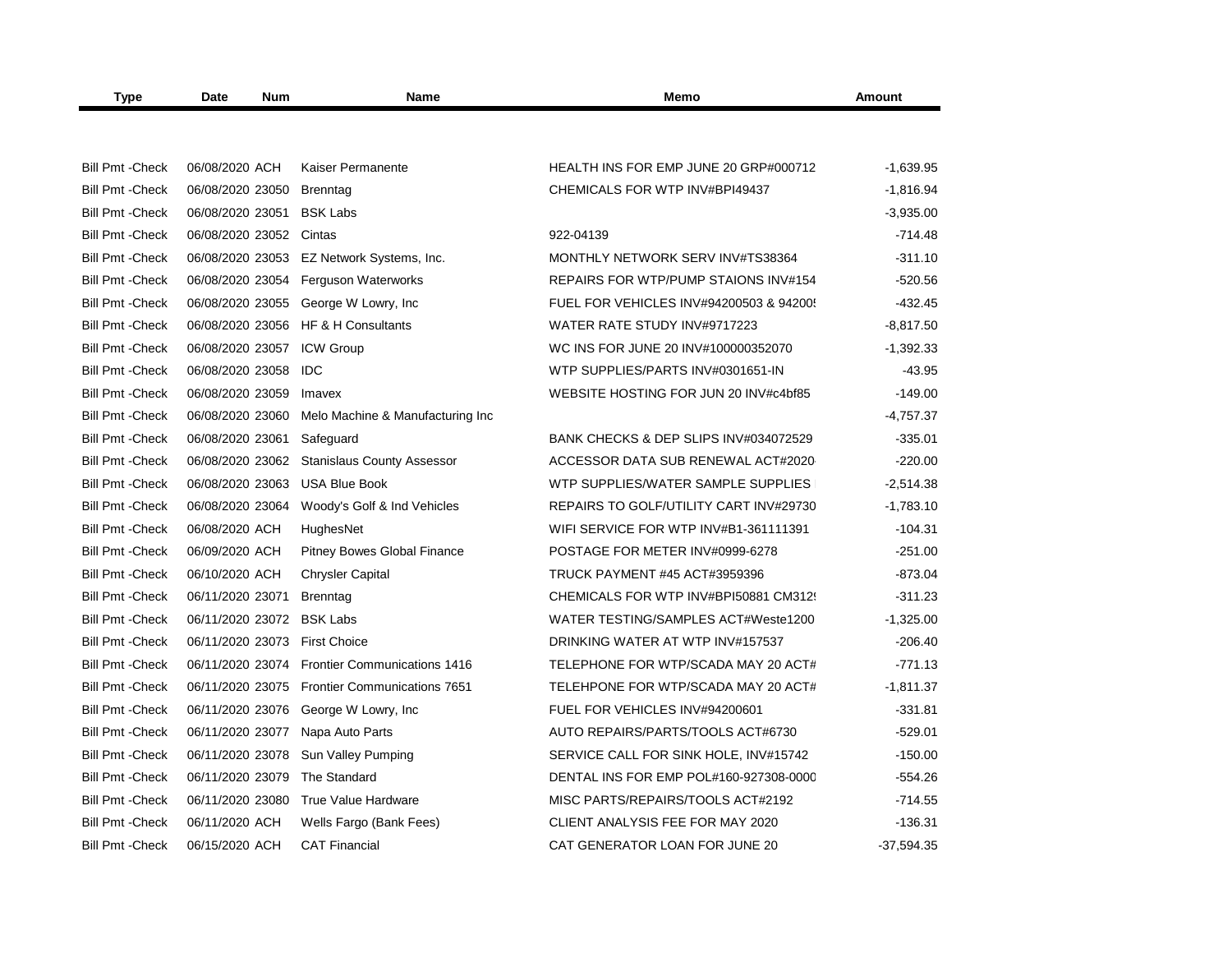| <b>Bill Pmt - Check</b> | 06/16/2020 ACH                    | <b>VSP</b>                                        | VISION INS FOR EMP JUNE 2020            | $-78.48$    |
|-------------------------|-----------------------------------|---------------------------------------------------|-----------------------------------------|-------------|
| <b>Bill Pmt - Check</b> | 06/18/2020 23082                  | Brenntag                                          | CHEMICALS FOR WTP CUST #660522          | $-636.62$   |
| <b>Bill Pmt - Check</b> | 06/18/2020 23083                  | First Insurance Funding                           | D&o INS FOR JUNE 2020 ACT#900-91799973  | $-2,219.13$ |
| <b>Bill Pmt - Check</b> | 06/18/2020 23084                  | <b>Pitney Bowes Global Finance</b>                | POSTAGE METER LEASE #3103992039         | $-276.14$   |
| <b>Bill Pmt - Check</b> | 06/18/2020 23085                  | Ron Demmers                                       | REIMBURSEMENT FOR WTP CERT RENEWA       | $-110.00$   |
| <b>Bill Pmt - Check</b> | 06/18/2020 23086                  | Valli Info Systems                                | MAY BILLING/ON LINE SERV INV#59594      | -439.09     |
| <b>Bill Pmt - Check</b> | 06/18/2020 ACH                    | uAttend                                           | TIME CLOCK SERV FOR JUNE 2020 ACT#818   | $-42.07$    |
| <b>Bill Pmt - Check</b> | 06/25/2020 ACH                    | <b>TID 079276-01 TRAILER</b>                      | ELEC FOR MAY 20 TRAILER ACT#145028-079  | $-51.55$    |
| <b>Bill Pmt - Check</b> | 06/25/2020 ACH                    | TID 079290-01 PS#1                                | ELEC FOR MAY 20 PS#1 ACT#145028-079290  | $-5,625.42$ |
| <b>Bill Pmt - Check</b> | 06/25/2020 ACH                    | TID 079736-01 PS#2                                | ELEC FOR MAY 20 PS#2 ACT#145028-079736  | -4,154.93   |
| <b>Bill Pmt - Check</b> | 06/25/2020 ACH                    | TID 079897-01 PS#4                                | ELEC FOR MAY 20 PS#4 ACT#145028-079897  | $-3,462.15$ |
| <b>Bill Pmt - Check</b> | 06/25/2020 ACH                    | TID 079952-01 PS#3                                | ELEC FOR MAY 20 PS#3 ACT#145028-077952  | $-4,497.12$ |
| <b>Bill Pmt - Check</b> | 06/25/2020 ACH                    | TID 083142-01 EMERG COMM SYSTEM                   | ELEC FOR MAY 20 EMRG COM SYSTEM ACT     | $-25.71$    |
| <b>Bill Pmt - Check</b> | 06/25/2020 ACH                    | TID 083327-01 LAB                                 | ELEC FOR MAY 20 LAB ACT#145028-083327-0 | $-3,480.12$ |
| <b>Bill Pmt - Check</b> | 06/25/2020 ACH                    | TID 083327-02 WTP                                 | ELEC FOR MAY 20 WTP ACT#145028-083327   | $-129.69$   |
| <b>Bill Pmt - Check</b> | 06/25/2020 ACH                    | TID 094672-01 TANK/LIGHTS                         | ELEC FOR MAY 20 TANK/LIGHTS ACT#14502   | $-1,422.41$ |
| <b>Bill Pmt - Check</b> | 06/25/2020 ACH                    | TID 095781-02 FLOW METER                          | ELEC FOR MAY 20 FLOW MTR ACT#145028-0   | $-22.51$    |
| <b>Bill Pmt - Check</b> | 06/26/2020 23088                  | Blue Shield of CA                                 | HEALTH INS FOR EMP INV#201670033824     | $-4,046.36$ |
| <b>Bill Pmt - Check</b> | 06/26/2020 23089                  | <b>BSK Labs</b>                                   | WATER TESTING/SAMPLES ACT#Weste1200     | $-3,297.00$ |
| <b>Bill Pmt - Check</b> | 06/26/2020 23090                  | Cintas                                            | 922-04139                               | $-893.10$   |
| <b>Bill Pmt - Check</b> |                                   | 06/26/2020 23091 Frontier Communications 6017     | TELEPHONE WTP TRAILER ACT#209895-601    | $-127.41$   |
| <b>Bill Pmt - Check</b> |                                   | 06/26/2020 23092 Frontier Communications 9493     | TELEPHONE SERV FOR OFFICE ACT#209895    | $-207.26$   |
| <b>Bill Pmt - Check</b> |                                   | 06/26/2020 23093 George W Lowry, Inc.             | FUEL FOR VEHICLES INV#94200602          | $-409.88$   |
| <b>Bill Pmt - Check</b> | 06/26/2020 23094                  | Kimball Midwest Dept. L-2780                      | WASHER/NUTS FOR WTP INV#8020165         | $-52.86$    |
| <b>Bill Pmt - Check</b> | 06/26/2020 23095 MANCO            |                                                   | WTP SUPPLIES NOFROS INV#551449          | $-47.34$    |
| <b>Bill Pmt - Check</b> | 06/26/2020 23096                  | Mueller Co.                                       | EZ YR MAINT RENEWAL AMR INV#4201983     | $-1,008.00$ |
| <b>Bill Pmt - Check</b> | 06/26/2020 23097                  | Napa Auto Parts                                   | VEHICLE REPAIR PART INV#310618          | $-25.87$    |
| <b>Bill Pmt - Check</b> | 06/26/2020 23098                  | Office Depot                                      | OFFICE SUPPLIES/PRINTER INK ACT#42998(  | $-224.44$   |
| <b>Bill Pmt -Check</b>  | 06/26/2020 23100                  | <b>Smile Business Products</b>                    | COPY MACHINE LEASE OFFICE/WTP INV#86    | $-557.72$   |
| <b>Bill Pmt - Check</b> |                                   | 06/26/2020 23101 Take Care Termite                | PEST CONTROL SERV FOR JUNE 2020 ACT#    | $-210.00$   |
| <b>Bill Pmt - Check</b> | 06/26/2020 23102 USA Blue Book    |                                                   | WTP SAMPLE SUPPLIES INV#260290          | $-89.21$    |
| <b>Bill Pmt - Check</b> |                                   | 06/26/2020 23103 USA of California & Nevada       | USA NORTH 811 MEMBRSHIP FEE 2019 INV#   | $-150.00$   |
| <b>Bill Pmt - Check</b> | 06/26/2020 23104 Verizon Wireless |                                                   | CELL SERVICE FOR JUNE 2020 INV#9856288  | $-327.45$   |
| <b>Bill Pmt - Check</b> |                                   | 06/26/2020 23105 San Joaquin Valley Air Pollution | 20/21 ANNUAL PERMITS TO OPERATE         | $-4,500.00$ |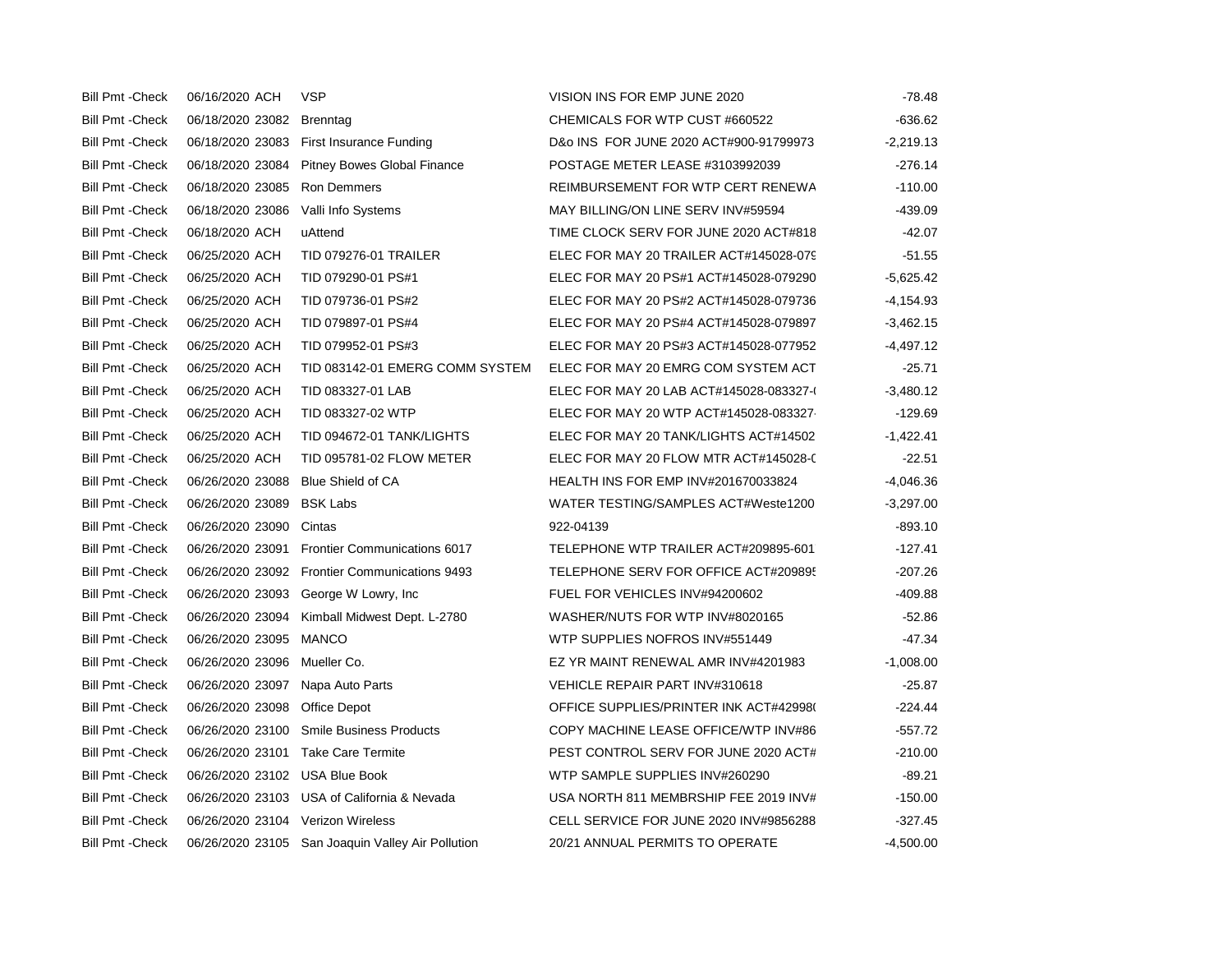| <b>Bill Pmt - Check</b> |                  | 06/30/2020 23106 HF & H Consultants | SERVICES FOR WATER RATE STUDY MAY 2 | $-4,921.25$   |
|-------------------------|------------------|-------------------------------------|-------------------------------------|---------------|
| Check                   | 06/09/2020 23066 | Jason Cervantes                     | DEPOSIT REFUND 2047-01              | $-31.48$      |
| Check                   | 06/09/2020 23067 | Ling gan                            | DEPOSIT REFUND ACT#2440-01          | $-53.88$      |
| Check                   | 06/09/2020 23068 | Dominic Virtusio                    | DEPOSIT REFUND ACT#2488-01          | $-65.30$      |
| Check                   | 06/09/2020 23069 | Valley Oak Property Mgmt            | DEPOSIT ON ACCOUNT 2549-OW          | $-182.59$     |
| Check                   | 06/09/2020 23070 | <b>Ketstone Properties</b>          | DEPOSIT REFUND 9341 JACKS PL        | $-300.00$     |
| Check                   | 06/09/2020 zero  | Accounting Manager                  | <b>DEPOSIT 2439-01</b>              | 0.00          |
| Check                   |                  | 06/19/2020 ZERO Accounting Manager  | DEPOSIT REFUND LESS BALANCE DUE     | 0.00          |
|                         |                  |                                     |                                     | $-123,448.43$ |
| Deposit                 | 06/01/2020       |                                     | Deposit                             | 1,882.18      |
| Deposit                 | 06/01/2020       |                                     | Deposit                             | 1,803.45      |
| Deposit                 | 06/01/2020       |                                     | Deposit                             | 738.54        |
| Deposit                 | 06/01/2020       |                                     | Deposit                             | 757.56        |
| Deposit                 | 06/02/2020       |                                     | Deposit                             | 516.98        |
| Deposit                 | 06/02/2020       |                                     | Deposit                             | 2,553.25      |
| Deposit                 | 06/03/2020       |                                     | Deposit                             | 1,973.27      |
| Deposit                 | 06/03/2020       |                                     | Deposit                             | 1,524.78      |
| Deposit                 | 06/04/2020       |                                     | Deposit                             | 8,592.32      |
| Deposit                 | 06/05/2020       |                                     | Deposit                             | 1,699.30      |
| Deposit                 | 06/05/2020       |                                     | Deposit                             | 2,669.25      |
| Deposit                 | 06/05/2020       |                                     | Deposit                             | 3,989.93      |
| Deposit                 | 06/08/2020       |                                     | Deposit                             | 166.00        |
| Deposit                 | 06/08/2020       |                                     | Deposit                             | 4,685.05      |
| Deposit                 | 06/08/2020       |                                     | Deposit                             | 1,110.95      |
| Deposit                 | 06/08/2020       |                                     | Deposit                             | 1,223.03      |
| Deposit                 | 06/09/2020       |                                     | Deposit                             | 200.00        |
| Deposit                 | 06/09/2020       |                                     | Deposit                             | 1,743.82      |
| Deposit                 | 06/10/2020       |                                     | Deposit                             | 2,132.87      |
| Deposit                 | 06/10/2020       |                                     | Deposit                             | 905.01        |
| Deposit                 | 06/11/2020       |                                     | Deposit                             | 2,721.58      |
| Deposit                 | 06/12/2020       |                                     | Deposit                             | 2,226.73      |
| Deposit                 | 06/12/2020       |                                     | Deposit                             | 884.19        |
| Deposit                 | 06/15/2020       |                                     | Deposit                             | 3,349.15      |
| Deposit                 | 06/15/2020       |                                     | Deposit                             | 1,814.41      |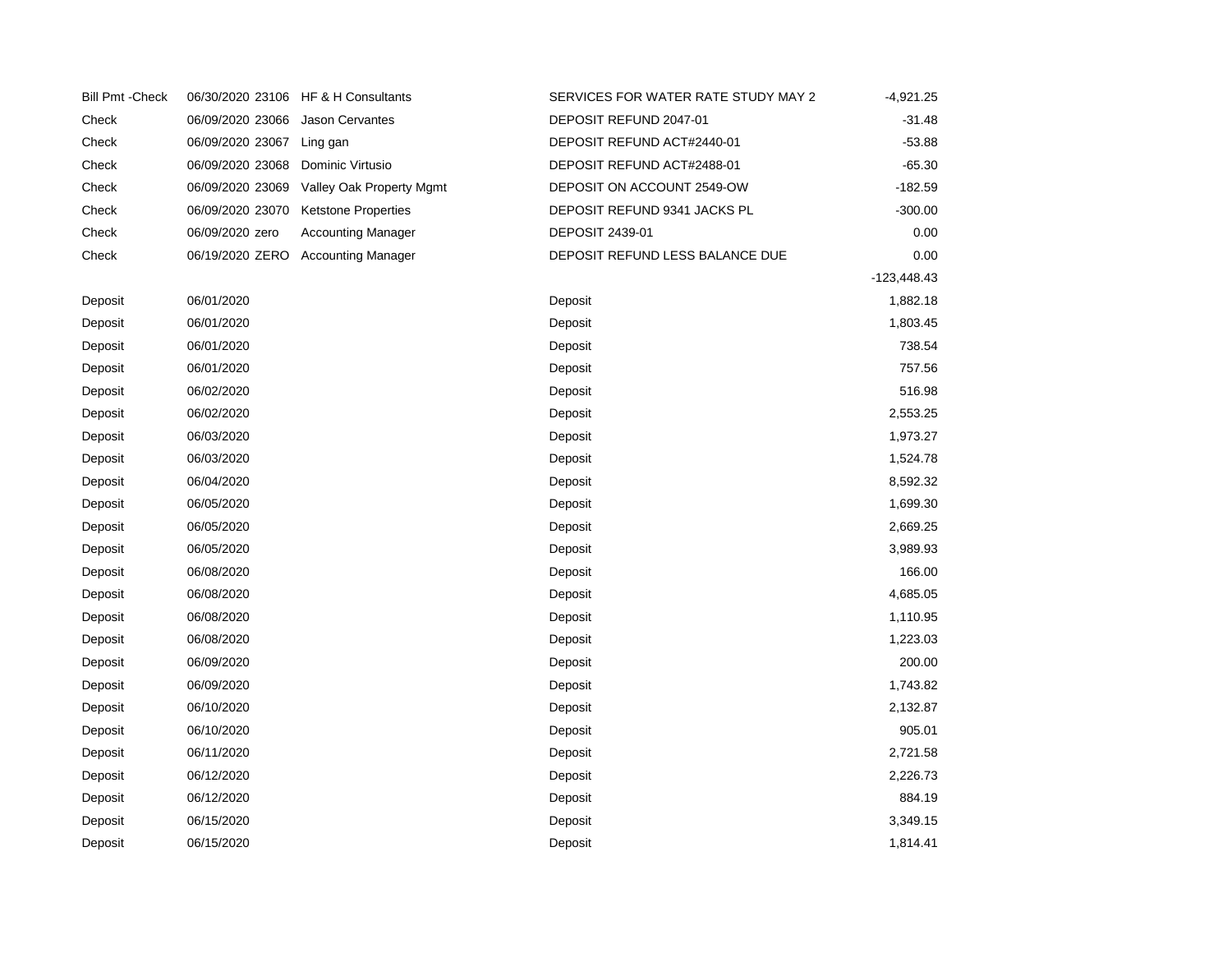| Deposit                | 06/15/2020       |                               | Deposit                                  | 1,068.70     |
|------------------------|------------------|-------------------------------|------------------------------------------|--------------|
| Deposit                | 06/15/2020       |                               | Deposit                                  | 684.71       |
| Deposit                | 06/16/2020       |                               | Deposit                                  | 3,493.88     |
| Deposit                | 06/17/2020       |                               | Deposit                                  | 2,779.58     |
| Deposit                | 06/17/2020       |                               | Deposit                                  | 514.78       |
| Deposit                | 06/18/2020       |                               | Deposit                                  | 2,381.75     |
| Deposit                | 06/19/2020       |                               | Deposit                                  | 371.41       |
| Deposit                | 06/19/2020       |                               | Deposit                                  | 2,525.67     |
| Deposit                | 06/19/2020       |                               | Deposit                                  | 1,352.24     |
| Deposit                | 06/22/2020       |                               | Deposit                                  | 377.97       |
| Deposit                | 06/22/2020       |                               | Deposit                                  | 2,207.74     |
| Deposit                | 06/22/2020       |                               | Deposit                                  | 1,370.61     |
| Deposit                | 06/22/2020       |                               | Deposit                                  | 3,893.03     |
| Deposit                | 06/22/2020       |                               | Deposit                                  | 1,407.15     |
| Deposit                | 06/23/2020       |                               | Deposit                                  | 1,699.45     |
| Deposit                | 06/23/2020       |                               | Deposit                                  | 2,216.22     |
| Deposit                | 06/24/2020       |                               | Deposit                                  | 414.44       |
| Deposit                | 06/24/2020       |                               | Deposit                                  | 1,238.91     |
| Deposit                | 06/24/2020       |                               | Deposit                                  | 3,046.43     |
| Deposit                | 06/25/2020       |                               | Deposit                                  | 529.36       |
| Deposit                | 06/25/2020       |                               | Deposit                                  | 8,021.94     |
| Deposit                | 06/26/2020       |                               | Deposit                                  | 400.00       |
| Deposit                | 06/26/2020       |                               | Deposit                                  | 3,085.03     |
| Deposit                | 06/26/2020       |                               | Deposit                                  | 10,626.81    |
| Deposit                | 06/29/2020       |                               | Deposit                                  | 893.48       |
| Deposit                | 06/29/2020       |                               | Deposit                                  | 390.13       |
| Deposit                | 06/29/2020       |                               | Deposit                                  | 2,475.96     |
| Deposit                | 06/29/2020       |                               | Deposit                                  | 940.74       |
| Deposit                | 06/30/2020       |                               | Deposit                                  | 1,943.01     |
|                        |                  |                               |                                          | 114,214.73   |
| <b>Liability Check</b> | 06/08/2020 23065 | California State Disbursement | 0600099                                  | $-181.84$    |
| <b>Liability Check</b> | 06/11/2020       | QuickBooks Payroll Service    | Created by Payroll Service on 06/08/2020 | $-18,177.51$ |
| <b>Liability Check</b> | 06/11/2020       | QuickBooks Payroll Service    | Created by Payroll Service on 06/09/2020 | $-265.21$    |
| <b>Liability Check</b> | 06/19/2020       | QuickBooks Payroll Service    | Created by Payroll Service on 06/18/2020 | -154.19      |